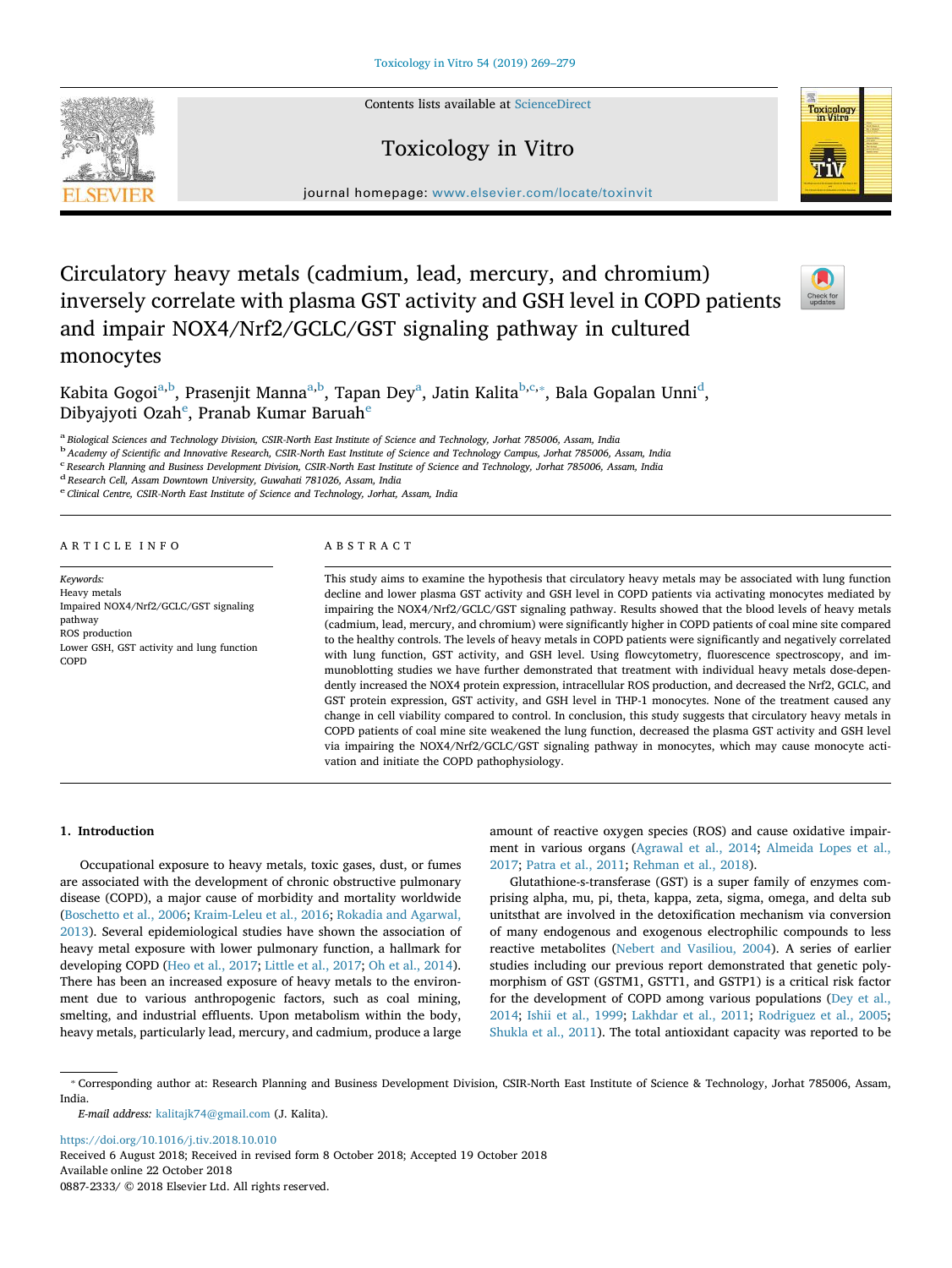lower in COPD subjects with deletion of GSTM1 and GSTT1 genes compared to healthy control ([Cao et al., 2017](#page-10-16)). It was reported that the erythrocyte GST enzyme activity was positively correlated with lung function (FEV1, % predicted) in COPD patients [\(Mohammed et al.,](#page-10-17) [2017\)](#page-10-17). Furthermore, glutathione (GSH), the tri-peptide antioxidant primarily responsible for preventing cellular oxidative damage, isalso reported to be associated with the severity of COPD [\(Dey et al., 2016](#page-10-18); [Elmasry et al., 2015\)](#page-10-19). All these studies demonstrated the association of GST polymorphism/activity and GSH levels with pathogenesis of COPD among various populations. However, there is no study in the literature that has examined the responses of occupational heavy metal exposure on the regulation of plasma GST activity and GSH level in relation to the development of COPD. Moreover, the molecular mechanism underlying the effect of heavy metal on GST activity and GSH level remains unclear.

The nuclear factor erythroid 2 (NFE2)-related factor 2 (Nrf2) is playing an important role in regulating the transcription of antioxidant enzymes [\(Loboda et al., 2016](#page-10-20)). Besides,the NADPH oxidase (NOX) system comprising NOX1, NOX2, NOX4, and NOX5 isoforms is being recognised as a primary source of ROS production [\(Troiano et al.,](#page-10-21) [2016\)](#page-10-21). Liu et al. reported that the abundance of NOX4 protein in the airway smooth muscle cells of COPD patients was increased with disease severity and also negatively associated with the pulmonary functions ([Liu et al., 2016](#page-10-22)). Using Nrf2 knockout mice model, Ishii et al. demonstrated the protective role of Nrf2 against lung inflammation via the activation of antiprotease and antioxidants in alveolar macrophages ([Ishii et al., 2005\)](#page-10-23). Circulatory monocytes play an important role in the pathogenesis of lung function decline in COPD via migrating into lungs followed by infiltrating into alveolar space to form alveolar macrophages, which mediate the inflammatory processes ([Aldonyte et al.,](#page-10-24) [2003;](#page-10-24) [Jiang et al., 2017\)](#page-10-25). The current study for the first time examined the relationship between circulatory heavy metals (cadmium, lead, mercury, and chromium) concentrations, GST activity, GSH level, and lung function in COPD patients of coal mine site and further dissected the direct effect of individual heavy metal on intracellular ROS production, GST activity, GSH level, and NOX4/Nrf2/GCLC/GST signaling pathway in THP-1 monocytic cells.

#### 2. Material and methods

#### 2.1. Chemicals

All chemicals are purchased from Sigma (St. Louis, USA) unless otherwise mentioned. Human specific antibodies were purchased from Abcam, Inc. (Cambridge, MA).

## 2.2. Study enrollment and blood sample collection from COPD patients and control subjects

The study was conducted at CSIR-North East Institute of Science and Technology, Jorhat, Assam after ethical clearance from the Institutional Ethics Committee (IEC), NEIST, Jorhat. Informed written consent was obtained from all COPD patients and control subjects according to the protocol approved by the Indian Council of Medical Research (ICMR). To observe a significance changes from baseline, the required sample size was calculated at 5% significance level and 95% power. The final study population comprised of 93 COPD patients (non smoker) (58 male and 35 female; mean age  $54 \pm 1.09$  years), who were examined by the doctors of Clinical Centre, NEIST, Jorhat and Local Public Health Centre of Jaintia hill and recommended for blood sample collection after conducting spirometry during the health camp. Age and gendermatched 85 non-smoker,control subjects (55 male and 30 female; mean age 51  $\pm$  0.96) were enrolled in the study from Jorhat, Assam, where no such coal mine area exists. The blood samples were collected in EDTA tubes and the clear plasma were separated via centrifugation at 3000 rpm for 15 min.

#### <span id="page-1-0"></span>Table 1

Total population, age, M/F ratio, BMI, FEV1/FVC (% predicted), GST activity, and GSH levels in patients with COPD and healthy controls. Values are mean  $\pm$  SE. "\*" denotes the significant difference from healthy control  $(p^* < 0.05)$ .

| Parameter                                                                                                                                                  | <b>COPD</b>                                                                                                     | Control                                                                                             |
|------------------------------------------------------------------------------------------------------------------------------------------------------------|-----------------------------------------------------------------------------------------------------------------|-----------------------------------------------------------------------------------------------------|
| Total population (n)<br>Age (years)<br>Male/female<br>BMI $(Kg/m2)$<br>FEV1/FVC (% predicted)<br>Plasma GST activity (umol/min/mL)<br>Plasma GSH (µmol/mL) | 93<br>$54 \pm 1.09$<br>58/35<br>$16.30 \pm 0.85^*$<br>$52.40 + 2.49*$<br>$2.204 + 0.11*$<br>$4.705 \pm 0.132$ * | 85<br>$51 \pm 0.96$<br>55/30<br>$21.45 + 0.56$<br>$80.40 + 1.89$<br>$8.401 + 0.14$<br>$8.50 + 0.21$ |
|                                                                                                                                                            |                                                                                                                 |                                                                                                     |

#### <span id="page-1-1"></span>Table 2

Measurement of the concentration of heavy metals in blood of COPD patients and healthy controls through Atomic absorption spectroscopy analysis. Values are expressed as mean ± SE. "\*" denotes the significant difference from healthy control ( $p^*$  < 0.05)

| Heavy metal                            | Concentration $(\mu g/mL)$                                                       |                                                                              |
|----------------------------------------|----------------------------------------------------------------------------------|------------------------------------------------------------------------------|
|                                        | <b>COPD</b>                                                                      | Healthy                                                                      |
| Cadmium<br>Lead<br>Mercury<br>Chromium | $0.0207 + 0.003*$<br>$0.0293 + 0.002*$<br>$0.3104 + 0.022*$<br>$0.0086 + 0.001*$ | $0.0025 + 0.001$<br>$0.0039 + 0.001$<br>$0.0418 + 0.003$<br>$0.0023 + 0.001$ |

2.3. Estimation of blood level of heavy metals among COPD patients and control subjects

The levels of blood heavy metals such as cadmium (Cd), Lead (Pb), mercury (Hg), and chromium (Cr) in COPD patients of coal mine site and control subjects were measured using Atomic Absorption Spectroscopy (AAS) (Perkin Elmer, A Analyst-700) as per the method described by Clinton ([Clinton, 1977\)](#page-10-26). Briefly, the blood samples were digested with perchloric acid and nitric acid mixture at 210 °C for 60 min. The samples were then allowed to cool, and hydrochloric acid is added in sufficient amount. A series of standards of all the elements were prepared accordingly, and the absorbance level was compared with the experimental samples. Three replicates were measured for each sample.

## 2.4. Cell culture studies

#### 2.4.1. Human THP-1 monocytic cell line

The human THP-1 monocytic cell line was obtained from the National Centre for Cell Sciences (Pune, India). Cells were maintained at 37 °C in RPMI 1640 medium containing 5.5 mM glucose, 10% (v/v) FBS, 100 U/mL penicillin, 100 μg/mL streptomycin, 12 mM sodium bi-carbonate, and 25 mM HEPES in a humidified atmosphere containing 5%  $(v/v)$  CO<sub>2</sub>.

#### 2.4.2. Treatment of cells with heavy metals

The heavy metals selected for the in vitro study were cadmium (Cd), lead (Pb), mercury (Hg), and chromium (Cr), and the chemical sources for these heavy metals were cadmium chloride  $(CdCl<sub>2</sub>)$ , lead chloride (PbCl<sub>2</sub>), mercuric chloride (HgCl<sub>2</sub>), and chromium chloride (CrCl<sub>3</sub>), respectively, where water was used as the solvent. The concentrations of heavy metals chosen for the cell culture study were based upon the Atomic Absorption Spectroscopy analyses of the blood levels of heavy metals among COPD patients and control subjects, and the selected doses were as follows: Cd (0.002, 0.004, 0.008, 0.016 and 0.032 μg/ mL), Pb (0.003, 0.006, 0.012, 0.024 and 0.048 μg/mL), Hg (0.004, 0.008, 0.016, 0.032 and 0.064 μg/mL), and Cr (0.001, 0.002, 0.004, 0.008 and 0.016 μg/mL). THP-1 monocyte cells were treated with all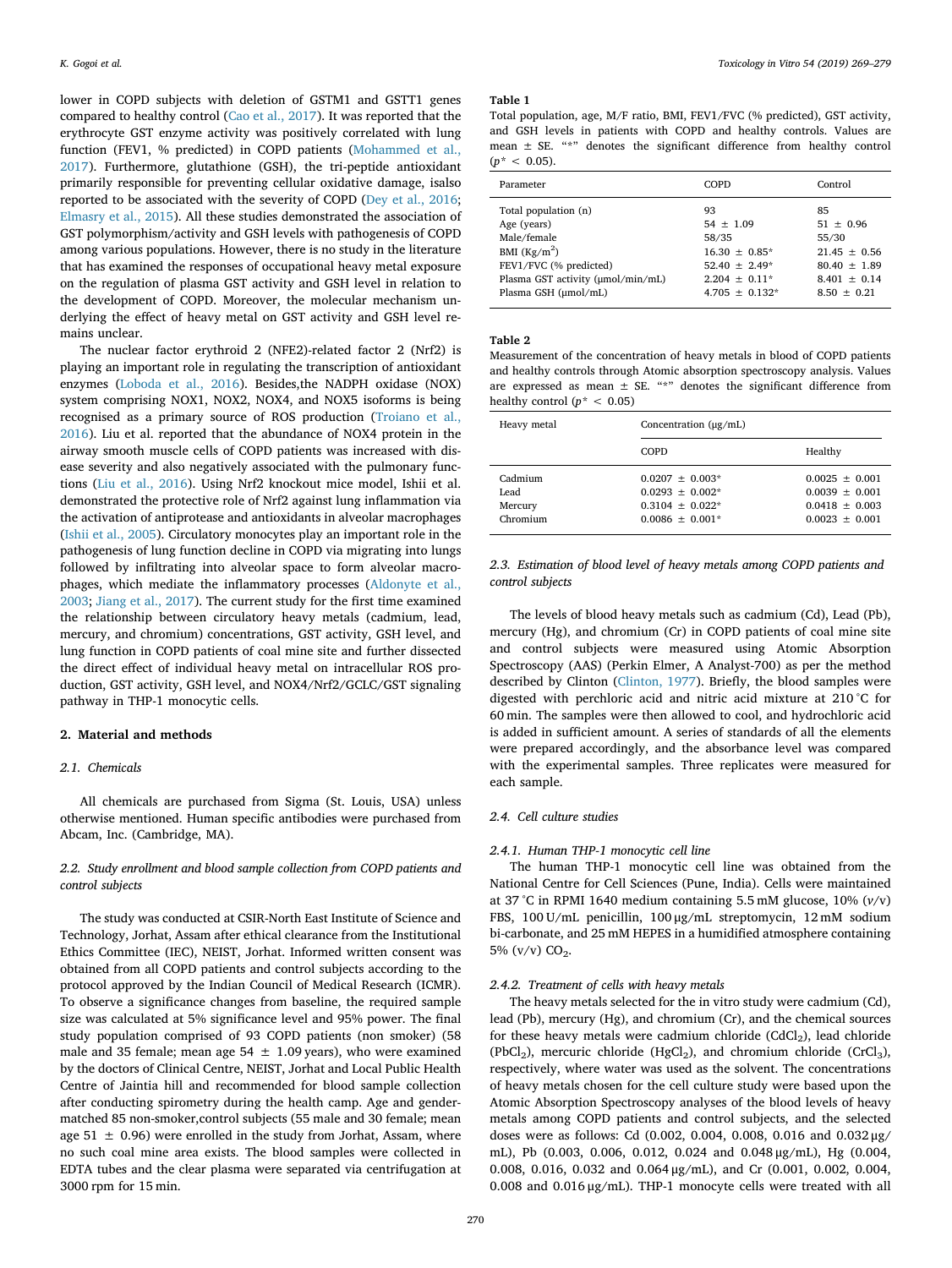<span id="page-2-0"></span>

<span id="page-2-1"></span>Fig. 1. The relationship between blood levels of heavy metals (Cd, Pb, Hg, and Cr) and lung function (FEV1/FVC, % predicted) among COPD patients (A-D).



Fig. 2. The relationship between blood levels of heavy metals (Cd, Pb, Hg, and Cr) and lung function (FEV1/FVC, % predicted) among control subjects (A-D).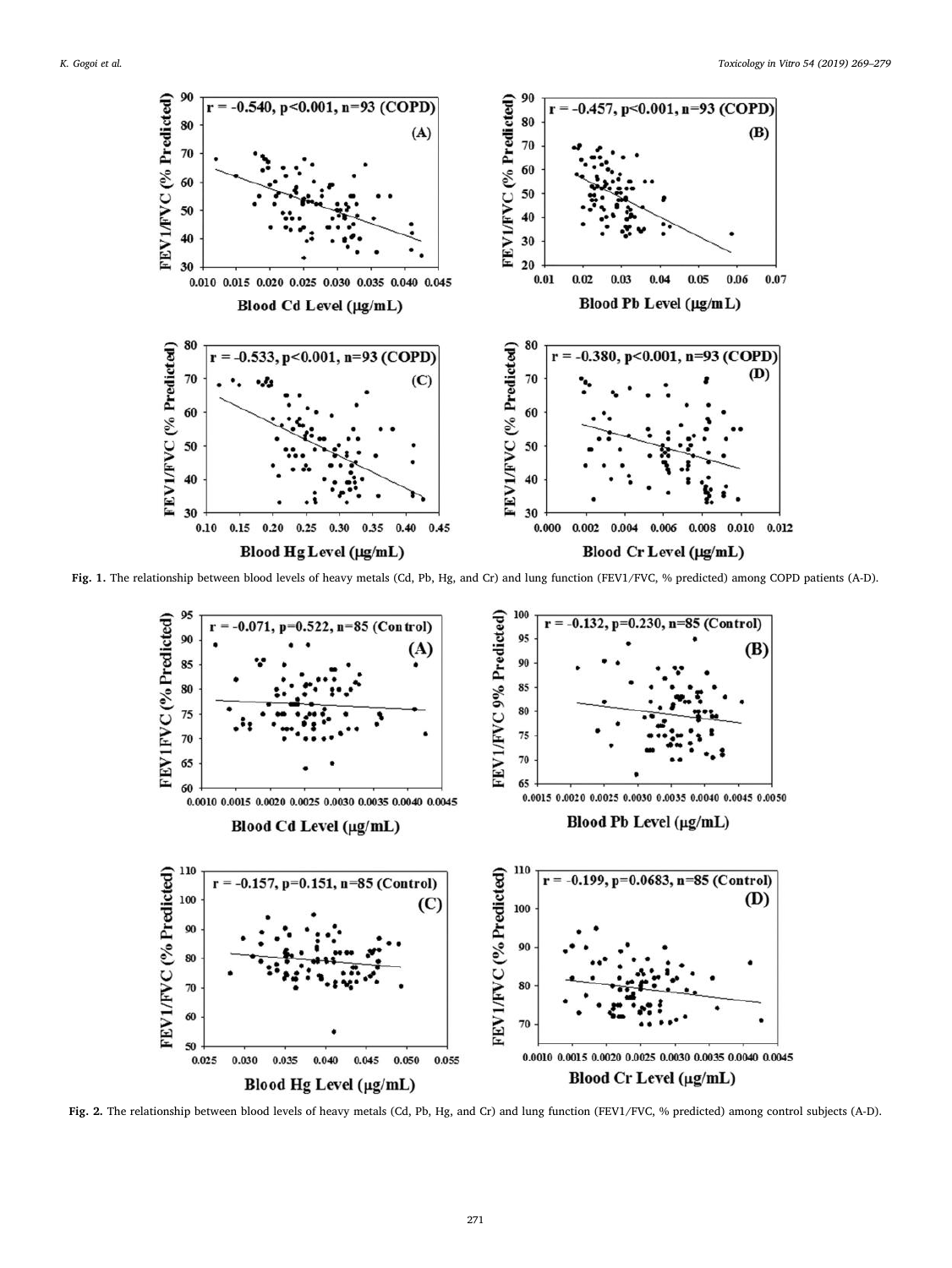<span id="page-3-0"></span>![](_page_3_Figure_2.jpeg)

<span id="page-3-1"></span>Fig. 3. The relationship between blood levels of heavy metals (Cd, Pb, Hg, and Cr) and plasma GST activity among COPD patients (A-D).

![](_page_3_Figure_4.jpeg)

Fig. 4. The relationship between blood levels of heavy metals (Cd, Pb, Hg, and Cr) and plasma GST activity among control subjects (A-D).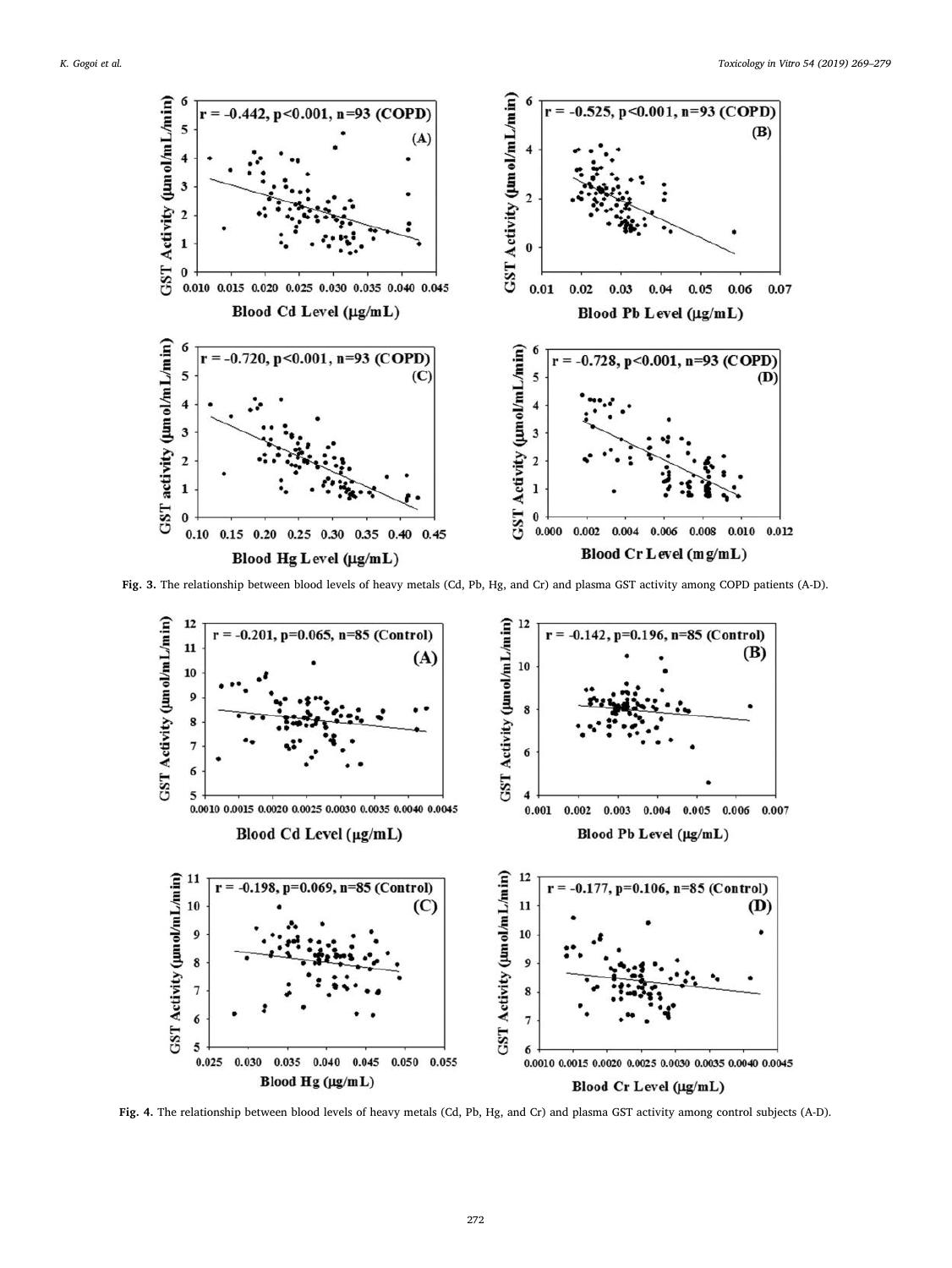![](_page_4_Figure_2.jpeg)

<span id="page-4-0"></span>Fig. 5. The relationship between blood levels of heavy metals (Cd, Pb, Hg, and Cr) and plasma GSH levels among COPD patients (A-D).

![](_page_4_Figure_4.jpeg)

Fig. 6. The relationship between blood levels of heavy metals (Cd, Pb, Hg, and Cr) and plasma GSH levels among control subjects (A-D).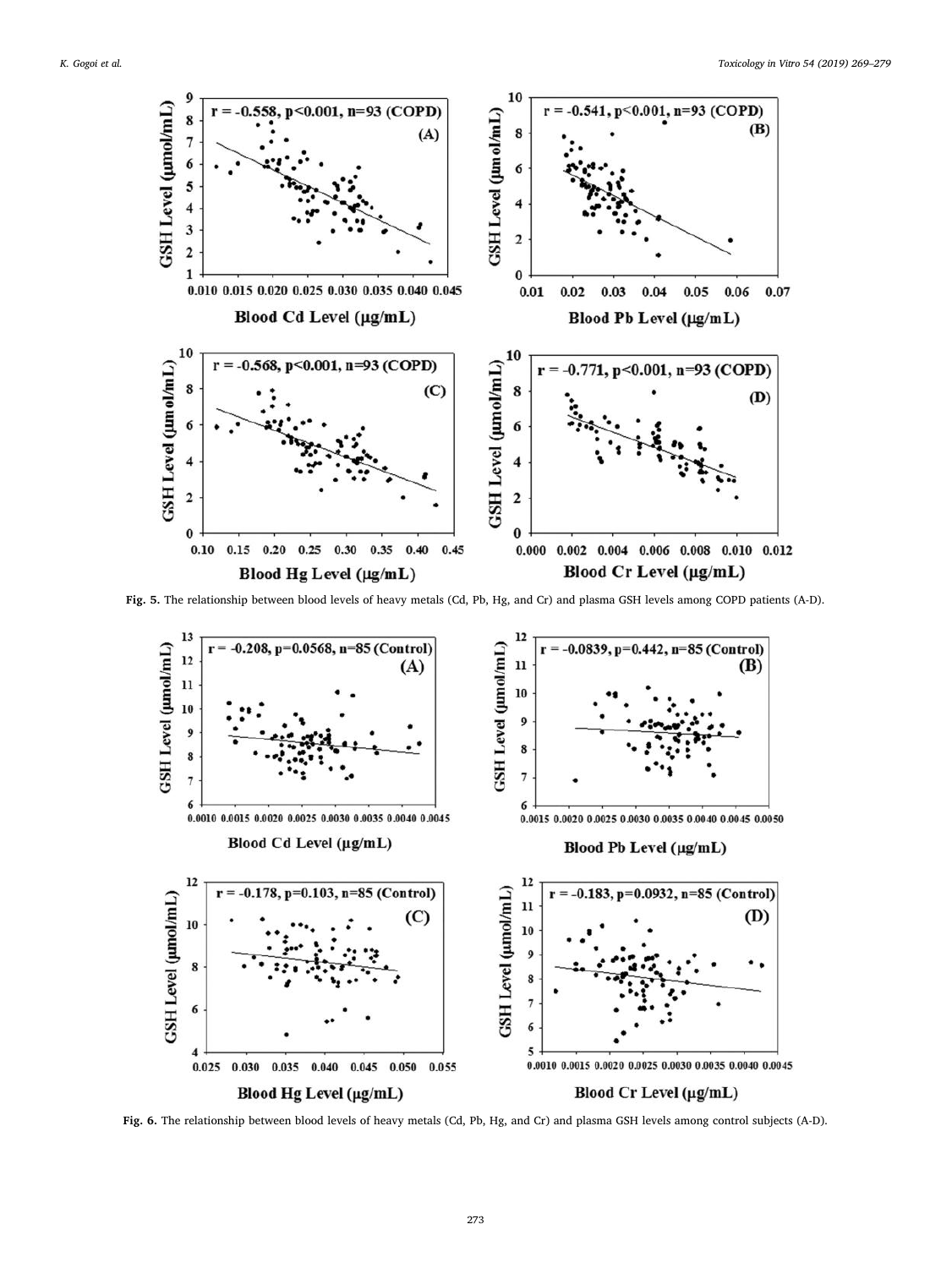<span id="page-5-0"></span>![](_page_5_Figure_2.jpeg)

Fig. 7. Effect of Cd on NOX4 protein expression (A), intracellular ROS level using fluorescence spectroscopy (B) and Flowcytometry (C), Nrf2 protein expression (D), GST protein expression (E), GST activity (F), GCLC protein expression (G), GSH level (H), and Cell viability (I) in THP-1 monocyte cells. Cells were pre-treated with increasing doses (0.002-0.032 μg/mL) of CdCl<sub>2</sub> (as a source of cadmium) for 24 h at 37 °C. Values are mean  $±$  standard error. "#" denotes the significance difference from control group ( $p# < 0.05$ ).

these heavy metals for 24 h at 37 °C. After treatment, cells were washed in phosphate buffer saline (PBS) and lysed in radio immunoprecipitationassay (RIPA) buffer containing 50 mM Tris in pH 8, 150 mM NaCl, 1% NP-40, 0.5% deoxycholic acid, and 0.1% SDS supplemented with protease and phosphatase inhibitors (1 mMPMSF, 5 mg per mL leupeptin, 2 mg/mL, aprotinin, 1 mMEDTA, 10 mMNaF, and 1 mM Na3VO4). Lysates were cleared using centrifugation, and total protein concentrations were determined using the BCA assay as per the manufacturer'sprotocol (Pierce/Thermo Scientific, Rockford, IL).

#### 2.4.3. Cell viability assay

Cell viability test was performed using the Alamar Blue reduction bioassay. This method is based upon Alamar Blue dye reduction by live cells. Briefly, the monocyte cells were seeded at a concentration of 1 million cells/well in a 96 well plate. The cells were then treated with respective concentration of the heavy metals considered for the study. After the treatment with heavy metals for 24 h, the Alamar Blue dye at a concentration of 0.4% was added to the plate. The plate was then incubated at 37 °C in a  $CO<sub>2</sub>$  incubator for 4 h. The absorbance was measured at 570 nm and 600 nm. The result was expressed as percentage over control ([Manna and Jain, 2014\)](#page-10-27).

#### 2.5. Detection of intracellular ROS levels

Intracellular reactive oxygen species (ROS) levels were determined using the fluorescent dye DCFDA (2′,7′-dichlorofluoresceindiacetate). After treatment with heavy metals (Cd, Pb, Hg, and Cr), cells were washed once with PBS, then loaded with 1 μM DCFDA. The cells were incubated at 37 °C for 30 min in the dark, subsequently washed with PBS, and centrifuged at  $10000 g$  for  $10 min$ . After washing, the

intracellular ROS level of the cells was measured under Fluorescence Spectrophotometer (Fluorolog, Horiba Scientific) at excitation and emission wavelengths of 466 and 530 nm, respectively. The fluorescence intensity of 10,000 cells for DCFDA was also assessed by employing a Flow cytometer (CytoFLEX, Beckman Coulter).

#### 2.6. Estimation of Glutathione S-transferase (GST) enzyme activity in human plasma and THP-1 monocytes

GST activity was measured in plasma sample of COPD and control subjects as well as cell lysates of cells treated with heavy metals as per the method described by Habig et al. [\(Habig et al., 1974\)](#page-10-28). The reaction mixture contained a suitable amount of the enzyme,  $KH_{2}PO_{4}$  buffer (pH 7.4), CDNB (1 mM), and GSH (6 mM). The reaction was carried out at 37 °C and monitored spectrophotometrically by the increase in absorbance of the conjugation of GSH with CDNB at 340 nm for 3 min. One unit of GST activity is defined as 1 μmol of product formation per minute per mL of sample.

## 2.7. Estimation of Glutathione (GSH) level in human plasma and THP-1 monocytes

GSH level was measured using the method explained by Dey et al. in blood samples of COPD and control subjects and heavy metals treated cell lysates [\(Dey et al., 2016](#page-10-18)). The precipitating solution containing 1 mM EDTA and 100 g/L TCA was added to 500 μLplasma to precipitate the protein contents and centrifuged at 15,000 rpm for 10 min. After centrifugation DTNB solution was added to the supernatant and measured the absorbance at 412 nm using microplate reader. Suitable amount of  $0.3 M$  Na<sub>2</sub>HPO<sub>4</sub> (disodium phosphate) and DTNB solution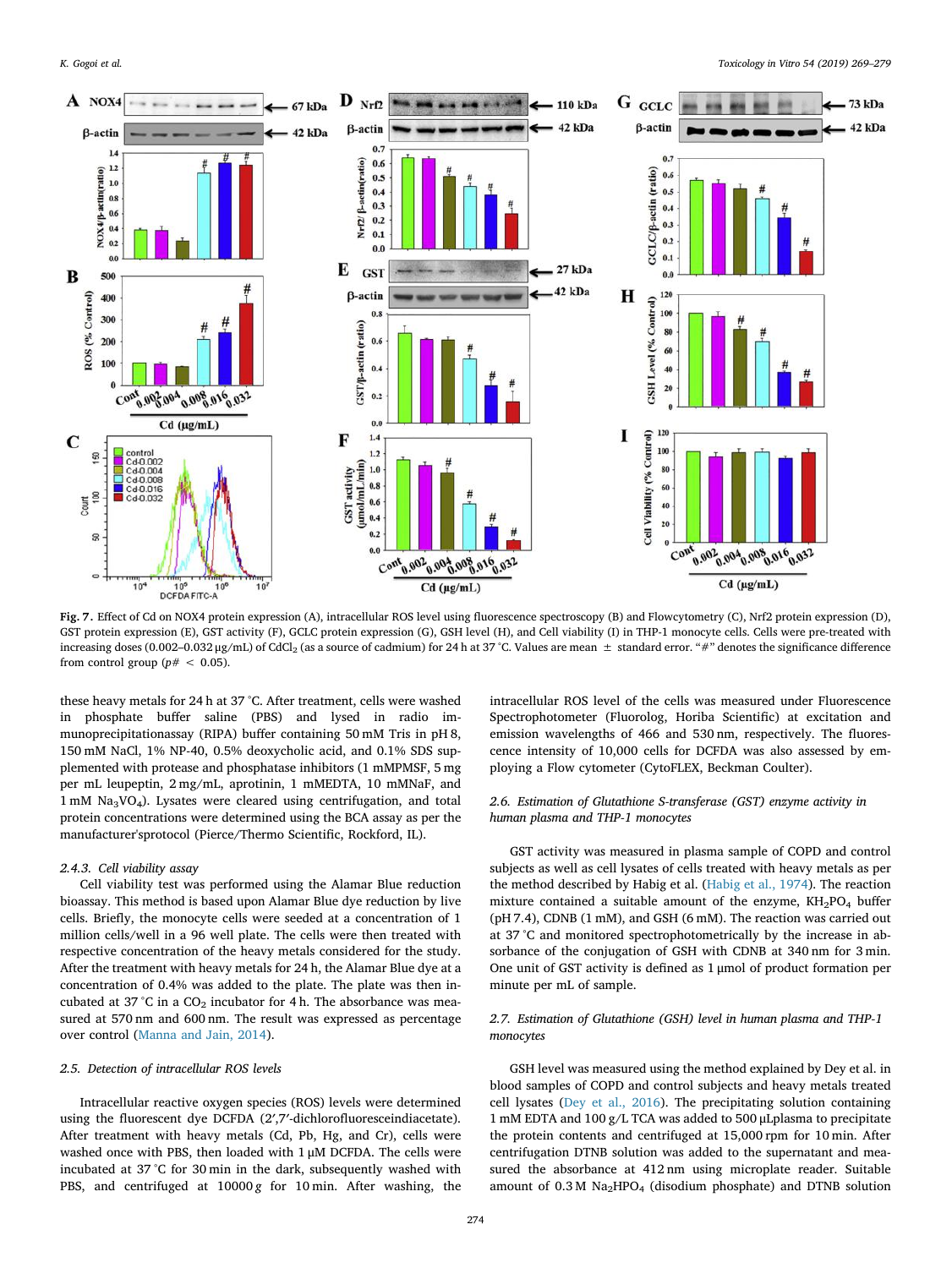<span id="page-6-0"></span>![](_page_6_Figure_2.jpeg)

Fig. 8. Effect of Pb on NOX4 protein expression (A), intracellular ROS level using fluorescence spectroscopy (B) and Flowcytometry (C), Nrf2 protein expression (D), GST protein expression (E), GST activity (F), GCLC protein expression (G), GSH level (H), and Cell viability (I) in THP-1 monocyte cells. Cells were pre-treated with increasing doses (0.003–0.048 µg/mL) of PbCl<sub>2</sub> (as a source of lead) for 24 h at 37 °C. Values are mean  $\pm$  standard error. "#" denotes the significance difference from control group ( $p# < 0.05$ ).

were added to 10 μL of cell lysates, and the GSH level measured spectrophotometrically at 412 nm.

## 2.8. Immunoblotting

Protein samples ( $\sim$ 20 μg each) from whole cells were subjected to SDS PAGE gel electrophoresis (8–10%) in  $1 \times$  running buffer (25 mM Tris, 190 mM Glycine, 0.1% SDS, and distilled water), initially at 70 V approximately for 1 h and then at 100 V until completion. The gel was then transferred to a nitrocellulose membrane using  $1 \times$  transfer buffer (25 mM Tris, 190 mM Glycine, 20% Methanol, and distilled water) at 24 V for 1 h. Membranes were blocked at room temperature for 2 h in blocking buffer containing 1% BSA to prevent nonspecific binding and then incubated with primary antibodies: anti-NOX4 (1:1000) (# ab133303), anti-Nrf2 (1:1000) (# ab137550), anti-GCLC (1: 25) (# ab53179), and anti-GST (1:1000) (# ab108524) overnight at 4 °C. The membranes were washed in TBS-T ( $50 \mu$ mol L<sup>-1</sup> Tris HCl, pH 7.6, 150 μmol L<sup>-1</sup> NaCl, and 0.1% Tween 20) for 30 min (three times) and incubated with the appropriate HRP conjugated secondary antibody (1:4000) for 2 h at room temperature. Images were developed using the ultrasensitive ECL substrate (Bio-Rad). The intensity of each immunoblotting band was measured using the histogram tool of Adobe Photoshop.

#### 2.9. Statistical analysis

Data were analyzed statistically using one way analysis of variance (ANOVA) with Sigma Stat statistical software (JandelScientific, San

Rafael, CA). All groups were compared using the Student–Newman–Keulspost hoc method. Student t-test was used to compare blood levels of heavy metal in COPD and control group. Pearson product moment correlation analysis was used to determine the relationship of circulatory heavy metals with lung function, plasma GST activity, and GSH level among both control and COPD individuals. A p value of < 0.05 was considered significant for a statistical test. The data were represented as mean ± SE.

#### 3. Results

## 3.1. Baseline characteristics and blood levels of heavy metals among the studied population

[Table 1](#page-1-0) represents a significant ( $p < .05$ ) decrease in body mass index (BMI) (16.30  $\pm$  0.85 vs. 21.45  $\pm$  0.56 Kg/m<sup>2</sup>), lung function (FEV<sub>1</sub>/FVC ratio) (52.40  $\pm$  2.49 vs. 80.40  $\pm$  1.89% predicted), and plasma GST activity (2.204  $\pm$  0.11 vs 8.401  $\pm$  0.14  $\mu$ mol/min/mL) and GSH level (4.705  $\pm$  0.132 vs 8.50  $\pm$  0.21 µmol/mL) among COPD patients of coal mine site compared to healthy controls. However, the mean age differences between the COPD and control group were statistically insignificant. Atomic Absorption Spectroscopy ana-lyses ([Table 2](#page-1-1)) demonstrated a significant ( $p < .05$ ) elevation in levels of plasma heavy metals, namely Cd  $(0.0207 \pm 0.003$  vs.  $0.0025 \pm 0.001 \,\mu$ g/mL), Pb (0.0293  $\pm$  0.002 vs. 0.0039  $\pm$  0.001  $\mu$ g/ mL), Hg  $(0.3104 \pm 0.022 \text{ vs. } 0.0418 \pm 0.003 \text{ µg/mL})$ , and Cr (0.0086 ± 0.001 vs. 0.0023 ± 0.001 μg/mL) in COPD patients compared to control group.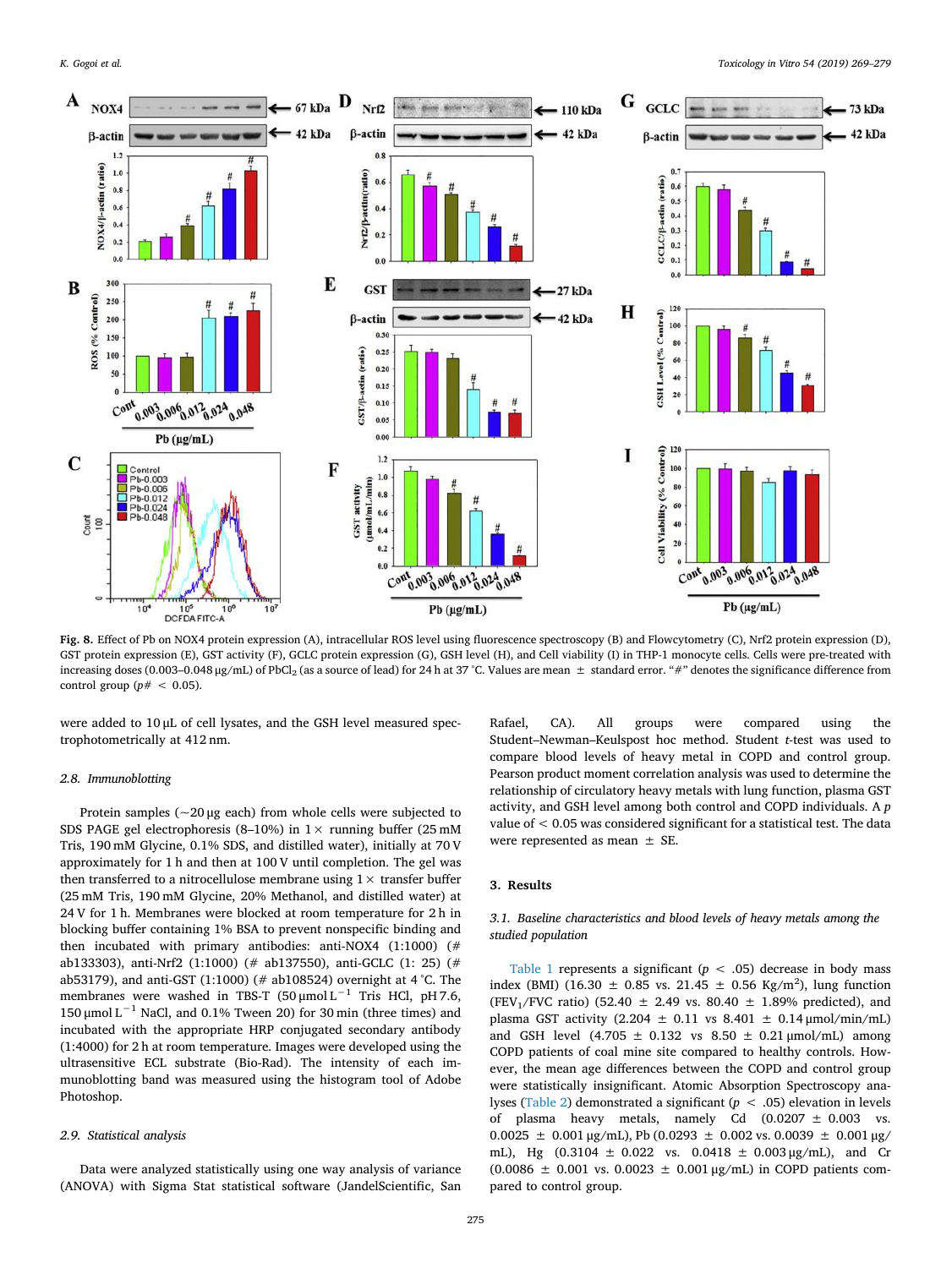<span id="page-7-0"></span>![](_page_7_Figure_2.jpeg)

Fig. 9. Effect of Hg on NOX4 protein expression (A), intracellular ROS level using fluorescence spectroscopy (B) and Flowcytometry (C), Nrf2 protein expression (D), GST protein expression (E), GST activity (F), GCLC protein expression (G), GSH level (H), and Cell viability (I) in THP-1 monocyte cells. Cells were pre-treated with increasing doses (0.004–0.064 µg/mL) of HgCl<sub>2</sub> (as a source of mercury) for 24 h at 37 °C. Values are mean  $\pm$  standard error. "#" denotes the significance difference from control group ( $p# < 0.05$ ).

## 3.2. Relationship of blood heavy metals with lung function, GST activity, and GSH level among COPD patients and control subjects

[Fig. 1](#page-2-0) illustrates that there was a statistically significant ( $p < .001$ ) inverse correlation between the circulating levels of heavy metals (Cd, Pb, Hg, and Cr) and lung function (FEV1/FVC %, predicted) among COPD patients. Similarly, the levels of blood heavy metals (Cd, Pb, Hg, and Cr) were also significantly ( $p < .001$ ) and negatively correlated with plasma GST activity and GSH level among COPD patients [\(Figs. 3](#page-3-0) [and 5](#page-3-0)). However, a weak and statistically non-significant ( $p > .05$ ) inverse correlations were observed between the levels of blood heavy metals (Cd, Pb, Hg, and Cr) with lung function [\(Fig. 2](#page-2-1)), GST activity ([Fig. 4](#page-3-1)), and GSH level [\(Fig. 6\)](#page-4-0) among the control subjects. These results indicate that exposure to heavy metals may have a detrimental effect in lowering lung function, GST activity, and GSH level among COPD patients of coal mine site; while in case of control subjects the observed levels of circulating heavy metals (Cd, Pb, Hg, and Cr) may not have such effects.

## 3.3. Effect of cadmium on intracellular ROS production, GST activity, GSH level and the protein expression of NOX4, Nrf2, GCLC, and GST in THP-1 monocytes

Using THP1 monocyte cell culture model, we have further investigated the direct effect of Cd on intracellular ROS production, GST activity, GSH level and the protein expression of the associated signaling molecules, namely NOX4, Nrf2, GCLC, and GST ([Fig. 7](#page-5-0)). Results demonstrate that treatment of monocytes with  $CdCl<sub>2</sub>$  (as a source of Cd) at doses of 0.004, 0.008, 0.016, and 0.032 μg/mL significantly  $(p < .05)$  increased ROS production and the protein expression of NOX4, while decreased the expression of GST protein compared to the untreated group. Treatment of monocytes with Cd also decreased the protein expression of Nrf2 and GCLC and reduced the GST activity and GSH level compared to control.

## 3.4. Effect of lead on ROS production, GST activity, GSH level and expression of NOX4, Nrf2, GCLC, and GST in THP-1 monocytes

[Fig. 8](#page-6-0) represents the direct effect of Pb onthe protein expression of NOX4, Nrf2, GCLC, and GST protein, as well as ROS production, GST activity, and GSH level in THP-1 monocytes. Results demonstrate that the levels of ROS production and the expression of NOX4 protein were significantly ( $p < .05$ ) higher, and Nrf2 was lower in the PbCl<sub>2</sub> (as a source of Pb) treated group (0.003–0.048 μg/mL) compared to control group. Likewise, the exposure of Pb also caused a significant ( $p < .05$ ) dose-dependent decrease in the protein expression of GCLC and GST and intracellular GST activity and GSH level compared to the untreated group.

## 3.5. Effect of mercury on ROS production, GST activity, GSH level and expression of NOX4, Nrf2, GCLC, and GST in THP-1 monocytes

Dose-dependent effects of Hg on the protein expression of NOX4, Nrf2, GCLC, and GST, intracellular ROS production, GST activity and GSH level in monocytes are shown in [Fig. 9.](#page-7-0) Results show that treatment of  $HgCl<sub>2</sub>$  (as a source of Hg) at doses of 0.016, 0.032, and 0.064 μg/mL significantly ( $p < .05$ ) increased the NOX4 protein expression and ROS production while decreased the expression of GST protein. However, the expression of Nrf2 and GCLC proteins and intracellular GST activity and GSH level were decreased significantly  $(p < .05)$  upon treatment with Hg in a dose-dependent manner.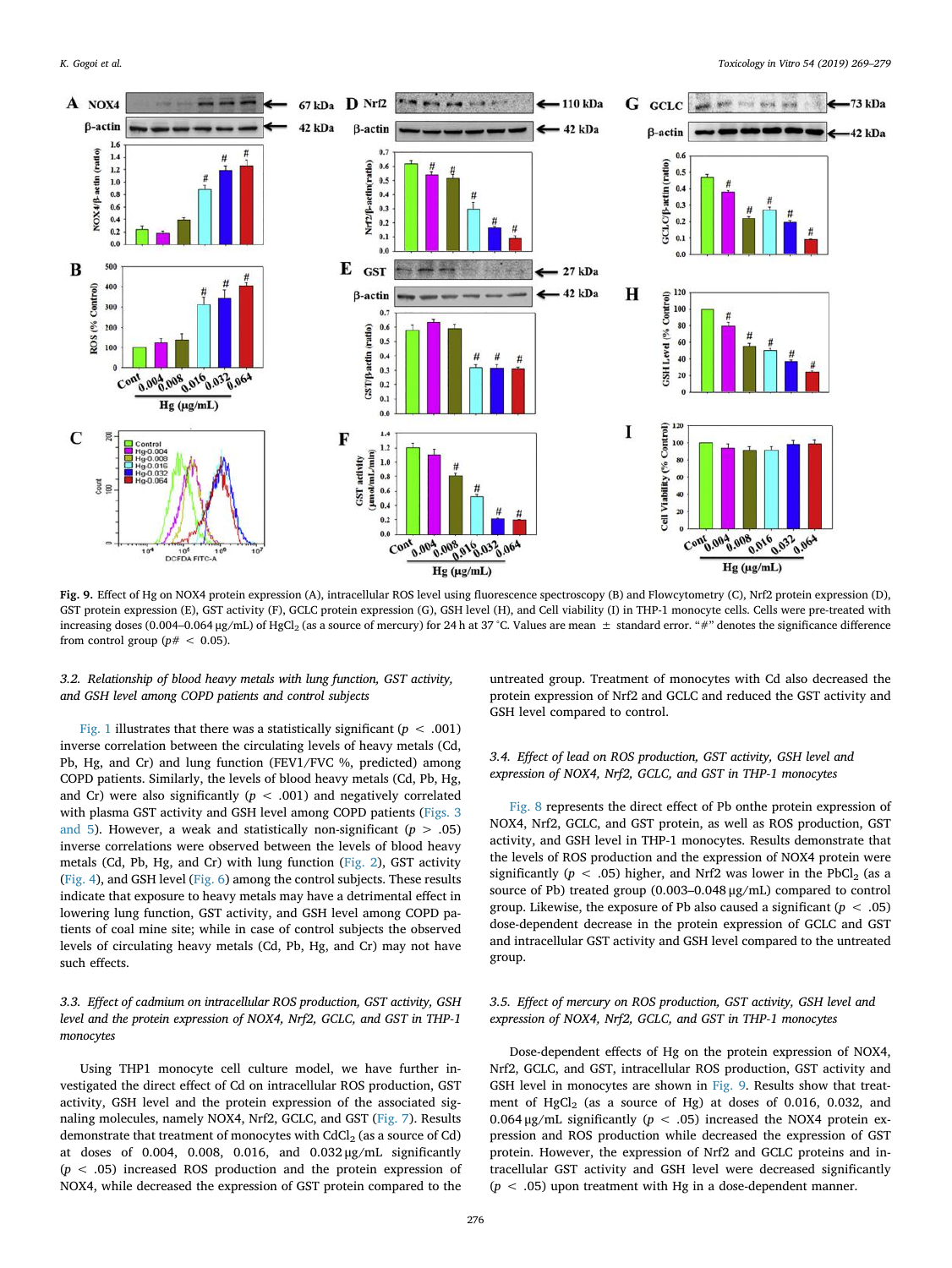<span id="page-8-0"></span>![](_page_8_Figure_2.jpeg)

Fig. 10. Effect of Cr on NOX4 protein expression (A), intracellular ROS level using fluorescence spectroscopy (B) and Flowcytometry (C), Nrf2 protein expression (D), GST protein expression (E), GST activity (F), GCLC protein expression (G), GSH level (H), and Cell viability (I) in THP-1 monocyte cells. Cells were pre-treated with increasing doses (0.001–0.016 µg/mL) of CrCl<sub>3</sub> (as a source of chromium) for 24 h at 37 °C. Values are mean  $\pm$  standard error. "#" denotes the significance difference from control group ( $p# < 0.05$ ).

## 3.6. Effect of chromium on ROS production, GST activity, GSH level and expression of NOX4, Nrf2, GCLC, and GST in THP-1 monocytes

[Fig. 10](#page-8-0) demonstrate the dose dependent effect of Cr-treatment on the protein expression of NOX4, Nrf2, GCLC, and GST, and the levels of ROS production, GST activity and GSH level in monocytes. It was observed that treatment of CrCl<sub>3</sub> (as a source of Cr) at doses of 0.004, 0.008 and 0.016  $\mu$ g/mL significantly ( $p < .05$ ) increased the NOX4 protein expression and intracellular ROS production, while decreased the expression of Nrf2, GST and GCLC protein as well as GST activity and GSH level compared to the untreated control.

Different doses of Cd, Pb, Hg, and Crdid not cause any change in cell viability compared to control. All these cell culture studies suggest a critical role of heavy metals in the generation oxidative stress and cellular antioxidant imbalance via down-regulating the GST activity and GSH level by impairing the NOX4/Nrf2/GCLC/GST signaling pathway.

## 4. Discussion

In recent years, there has been an increasing global health-care concern associated with occupational exposure to heavy metals ([Jang,](#page-10-29) [2012;](#page-10-29) [Moitra et al., 2013;](#page-10-30) [Tchounwou et al., 2012](#page-10-31)). Moreover, COPD is one of the major disease burden globally associated with occupational exposure ([May and Li, 2015\)](#page-10-32). However, the information on the mechanism of circulating heavy metal mediated development of COPD

with respect to the occupational exposure remains unclear.

The present study for the first time showed that the blood levels of heavy metals (Cd, Pb, Hg, and Cr) were significantly higher among COPD patients of coal mine site compared to control subjects. In addition, a significant negative correlation was also observed between blood levels of these heavy metals and lung function of COPD patients. Earlier, Korean National Health and Nutrition Examination Survey IV–V reported an inverse relationship of serum lead and cadmium levels with lung function (FEV<sub>1</sub>/FVC) in a non-institutionalized civilian Korean population ([Leem et al., 2015](#page-10-33)). Similarly, Rokadia et al. have found a positive relationship of blood cadmium and lead concentrations with the risk of developing obstructive lung diseases in US population ([Rokadia and Agarwal, 2013\)](#page-10-2). Furthermore, higher blood level of lead was observed among workers of Velenje coal mine in Slovenia, based on exposure time compared to the control ([Zimet et al., 2017\)](#page-10-34). In agreement with these earlier studies, our present investigation also demonstrated the role of heavy metal exposure as a critical risk factor in pathogenesis of COPD.

Impairment of oxidant-antioxidant system leads to the development of oxidative stress, which plays an important role in COPD pathophysiology [\(Mak, 2008](#page-10-35)). Pinho et al. observed an increase in systemic and pulmonary oxidative stress markers among COPD patients ([Pinho et al.,](#page-10-36) [2007\)](#page-10-36). GST and GSH are two primary antioxidant molecules which play an important role in the reduction of cellular oxidative stress ([Li, 2011](#page-10-37)). Evelo et al. reported the lower GST activity and GSH level with reference to the early stages of pneumoconiosis among the workers of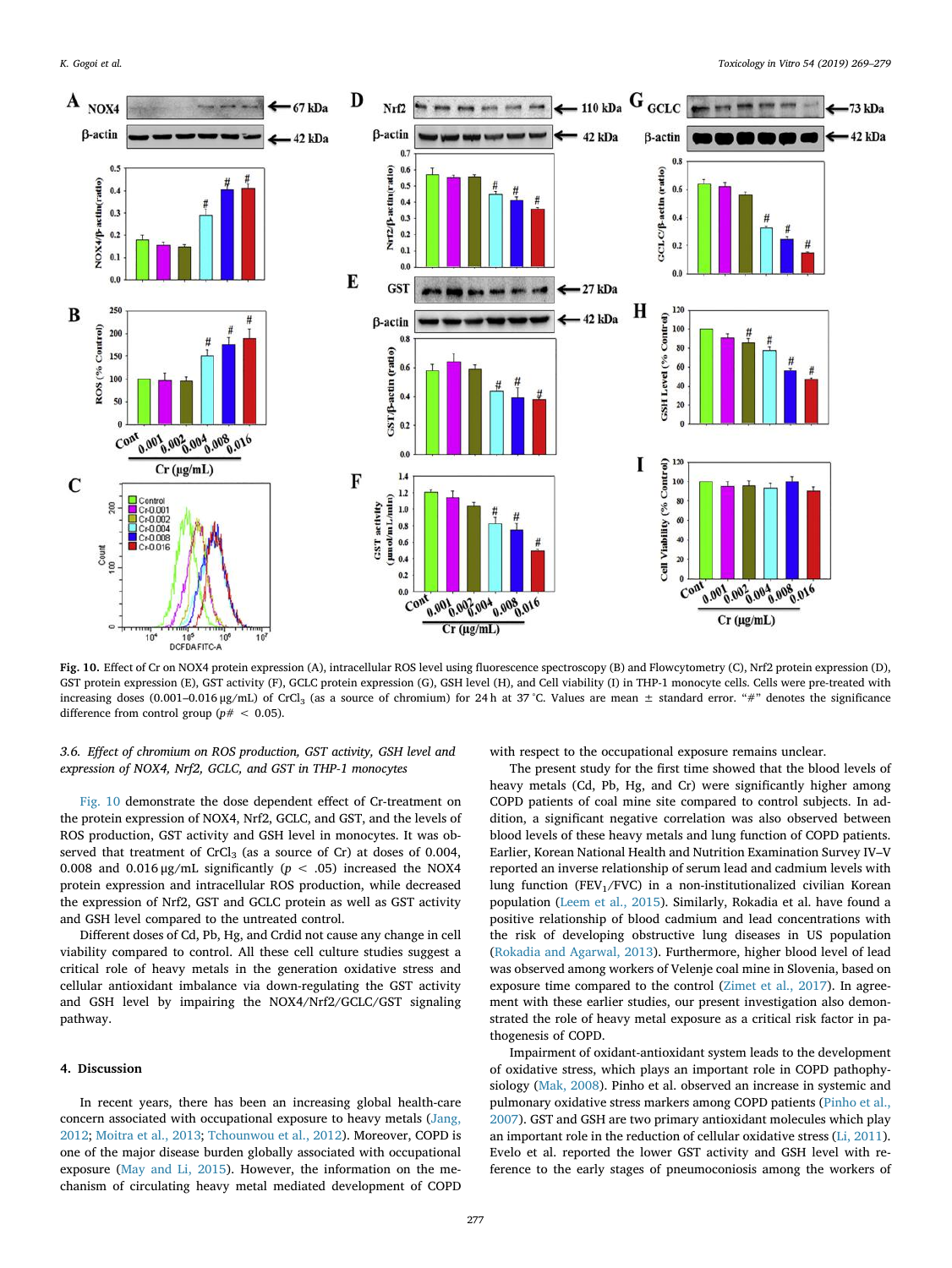<span id="page-9-0"></span>![](_page_9_Figure_1.jpeg)

Fig. 11. Schematic representation of the proposed mechanism underlying the role of heavy metals-mediated lung function impairment leading to COPD.

Belgian coal mine [\(Evelo et al., 1993\)](#page-10-38). Similarly, Junior et al. reported lower GSH level among coal dust exposed groups compared to control ([Junior et al., 2009\)](#page-10-39). Synthesis of cellular GSH is controlled by glutamate cysteine ligase (GCL) enzyme, comprising of catalytic subunit (GCLC) and modifier subunit (GCLM) ([Chen et al., 2005](#page-10-40)). Cheng et al. further reported the down-regulation of GCLC mRNA expression and lower plasma GSH level among smoker COPD group ([Cheng et al.,](#page-10-41) [2016\)](#page-10-41). The present study demonstrated the lower GST activity and GSH level in the plasma samples collected from COPD patients of coalmine site compared to the control. Interestingly, a significant negative correlation was observed between the blood levels of heavy metals (Cd, Pb, Cr, and Hg) and plasma GST activity as well as GSH level among COPD patients.

Among various cell types, circulatory monocytes play an important role in COPD [\(Yang et al., 2018\)](#page-10-42). Under pathological condition, blood

monocytes from the circulatory pool migrate into lungs and then infiltrated into alveolar space to form alveolar macrophages, which drive the inflammatory processes via releasing various chemotactic factors and recruiting neutrophils ([Barnes, 2004\)](#page-10-43). It was observed that in bronchoalveolar-lavage of patients with COPD, the macrophages numbers were 5 to 10 times higher than those seen in control ([Barnes,](#page-10-44) [2000\)](#page-10-44). Alveolar-macrophage derived metalloproteinases caused the inflammation via releasing TNF- $\alpha$  followed by neutrophil influx, endothelial activation, and tissue breakdown [\(Aldonyte et al., 2003](#page-10-24)). Using THP-1 monocyte cells, this study further reported that treatment with individual heavy metals, such as cadmium, lead, chromium, and mercury, dose-dependently decreased the intracellular GST activity, GSH level, and increased ROS production. In addition, treatment with all these heavy metals also down regulated the protein expression of GST and GCLC. Combining these data, the present study suggests a direct role of heavy metals in development of oxidative stress and impairment of GST and GSH antioxidant system in monocytes, which may be linked to the development of COPD.

NOX4 and Nrf2 are two important enzyme systems proactively associated with the regulation of oxidant-antioxidant responses [\(Kuroda](#page-10-45) [et al., 2010;](#page-10-45) [Nguyen et al., 2009\)](#page-10-46). Findings of earlier studies suggested that NOX mediated signaling is critical in activation of Nrf2 ([Brewer](#page-10-47) [et al., 2011;](#page-10-47) [Papaiahgari et al., 2004](#page-10-48)). Recent experimental evidence showed that NOX4 expression is negatively regulated by activation of Nrf2in endothelial cells ([Goettsch et al., 2011](#page-10-49)). However, another study using both mouse and human lung endothelial cells has demonstrated the role of Nrf2 in up-regulation of NOX4 expression in response to hyperoxia ([Pendyala et al., 2011](#page-10-50)). The present study demonstrated that treatment with heavy metals (Cd, Pb, Cr and Hg) dose-dependently upregulated the NOX4 protein expression and down-regulated Nrf2 protein expression in THP-1 monocyte cells, which may be linked to the heavy metal induced decrease in GST activity and GSH levels, a critical risk factor in the COPD pathophysiology.

In conclusion, the present study demonstrates that the circulatory heavy metals (Cd, Pb, Hg, and Cr) were significantly higher among COPD patients living near the coal mine site of Jaintia hill, Meghalaya and also significantly and inversely associated with lung function, plasma GST activity, and GSH level. Using monocyte cell culture model, this study further showed that treatment with individual heavy metals (Cd, Pb, Hg, and Cr) dose-dependently increased the NOX4 protein expression and ROS production and decreased the Nrf2, GST, and GCLC protein expression, GST activity, and GSH level. Combining all, the present study suggested that the circulatory heavy metals in COPD patients of coal mine site may play a crucial role in lung function decline, down-regulating plasma GST activity and GSH level via impairing the NOX4/Nrf2/GCLC/GST signaling pathway in monocytes, which may cause monocyte activation, migration, differentiation into alveolar macrophages, and initiate the COPD pathophysiology [\(Fig. 11](#page-9-0)). These findings of the link between circulatory heavy metals, monocytes, oxidative stress, NOX4/Nrf2/GCLC/GST signaling pathway, impair GST activity and GSH level, and decline lung function in COPD patients may be helpful for the development of a novel adjuvant therapy to achieve better control of COPD and improve the lives of the patient population.

## Conflict of interest

The authors declare that there are no conflicts of interest.

## Acknowledgement

The authors are thankful to the Director, CSIR-NEIST, Jorhat for his support. The authors are also thankful to CSIR for funding fellowship to Ms.Gogoi (COPD, BSC-0116) and DBT, Government of India, for providing the Ramalingaswami Re-Entry Fellowship to Dr. Manna (BT/ RLF/Re-Entry/34/2013).The authors thank Ms. Cassandra Warden (Vanderbilt University Medical Center, Department of Ophthalmology)